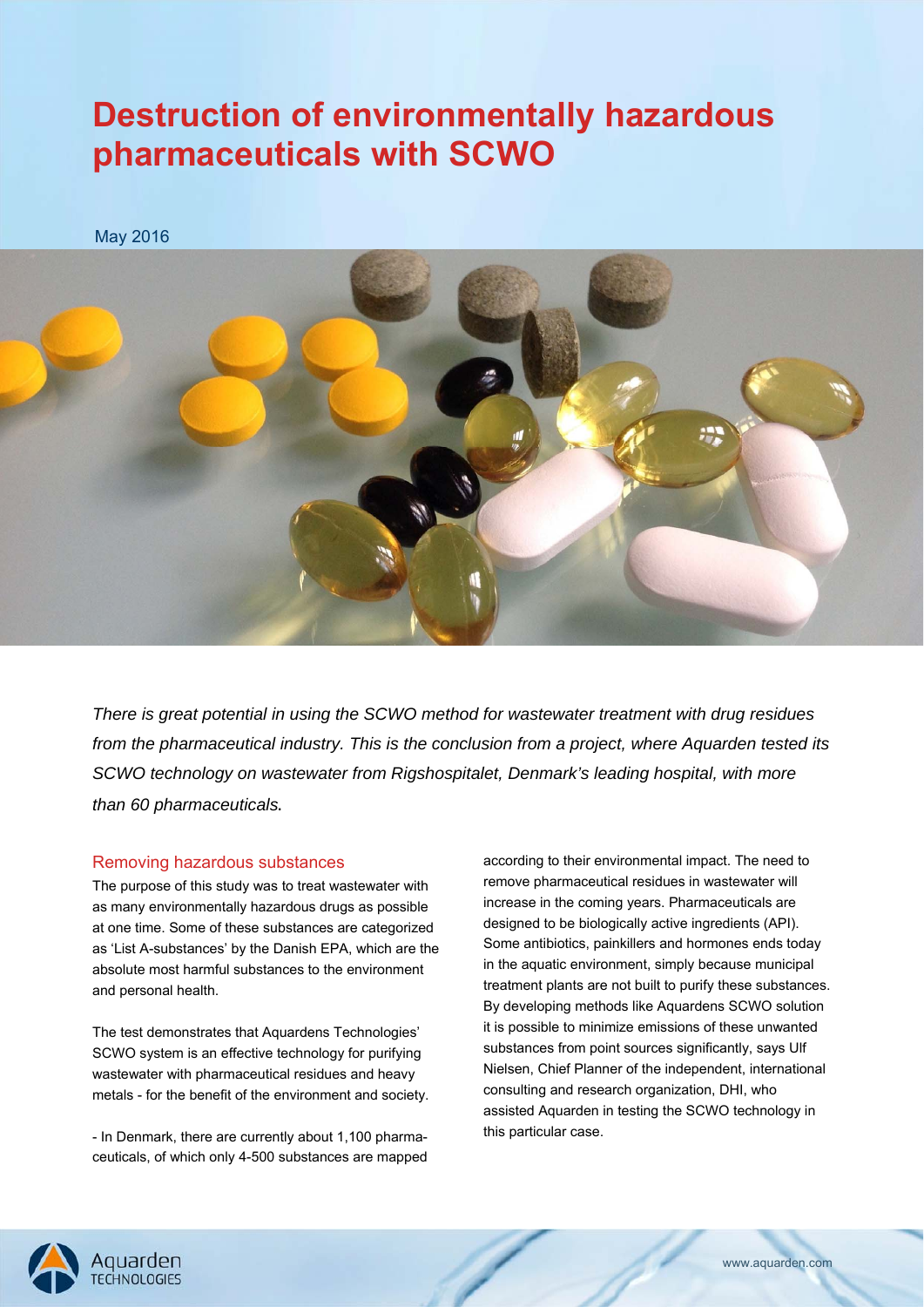## Significant results

The test proves convincing results with removal of heavy metals and pharmaceutical residues. The table on the following page clearly shows that all pharmaceutical are broken down to below the PNEC*Freshwater* value. PNEC stands for Predicted No Effect Concentration and expresses the concentration at which a chemical is likely to have toxic effect on the ecosystem. The SCWO system destroys virtually all substances below their respective detection limit – save one substance – albeit still well below its PNEC value.



*It is clear to see the difference between the wastewater before and after SCWO treatment.* 

## Aquarden's SCWO process

Water usually occurs in three known phases, namely ice, liquid and vapor. Water also has a fourth phase called supercritical. It occurs when the water is heated to at least 374 °C and subjected to a pressure of at least 221 bar. In this state organic components dissolve completely and are transformed to simple and harmless compounds like  $CO<sub>2</sub>$  and nitrogen gas. Any salts and heavy metals precipitate concurrently in a concentrated brine. SCWO stands for Supercritical Water Oxidation, and is the technique Aquarden exploits in its Waterox solutions.

The end-product is pure water cleaned of hazardous pharmaceutical substances and heavy metals, which can be sent directly to receiving water bodies (lakes, rivers, sea), sent to the sewer without risk of extra discharge fees, or reused as process water. An added benefit of Aquarden's solution is that it is an energy

# Analysis and method

The wastewater test was conducted according to the following process where DHI checked and validated the treatment results. The project took place from end of 2015 to beginning of 2016.

1. Collection of 125 liters of wastewater from Rigshospitalet. The wastewater contains thus a realistic concentration of active pharmaceutical ingredients (API).

2. The wastewater was settled at DHI and transported to Aquardens facilities where it was treated in a small-scale pilot plant.

3. Two tests with different SCWO parameters were conducted to investigate opportunities for process optimization.

4. To ensure unbiased measurements of the critical residues in the wastewater both before and after SCWO treatment, DHI sent samples off to Eurofins laboratory in Vejen, Denmark, and UITA in Duisburg, Germany, for measurement of the content of heavy metals and pharmaceuticals.

The SCWO tests at Aquarden were conducted in a small laboratory reactor, which is a replica of Aquarden's full-scale Waterox-system. The small plant can process up to 2 liters of water per hour.

efficient process in which excess heat can be recycled as room heating, or used for process purposes.

## Future perspectives

- Aquarden's SCWO technology draws interesting perspectives for the future treatment of hazardous compounds in wastewater. The perspective is that the method makes it possible to replace costly treatment of environmentally hazardous waste at a disposal facility with an onsite plant that can remove medicinal drugs and other toxic substances directly at the source of pollution. In this way you also save transportation of wastewater to the disposal facility. Using Aquarden's SCWO technology represents an economically attractive and effective alternative to current methods of treatment of hazardous wastewater, which is typically incineration, says Ulf Nielsen.

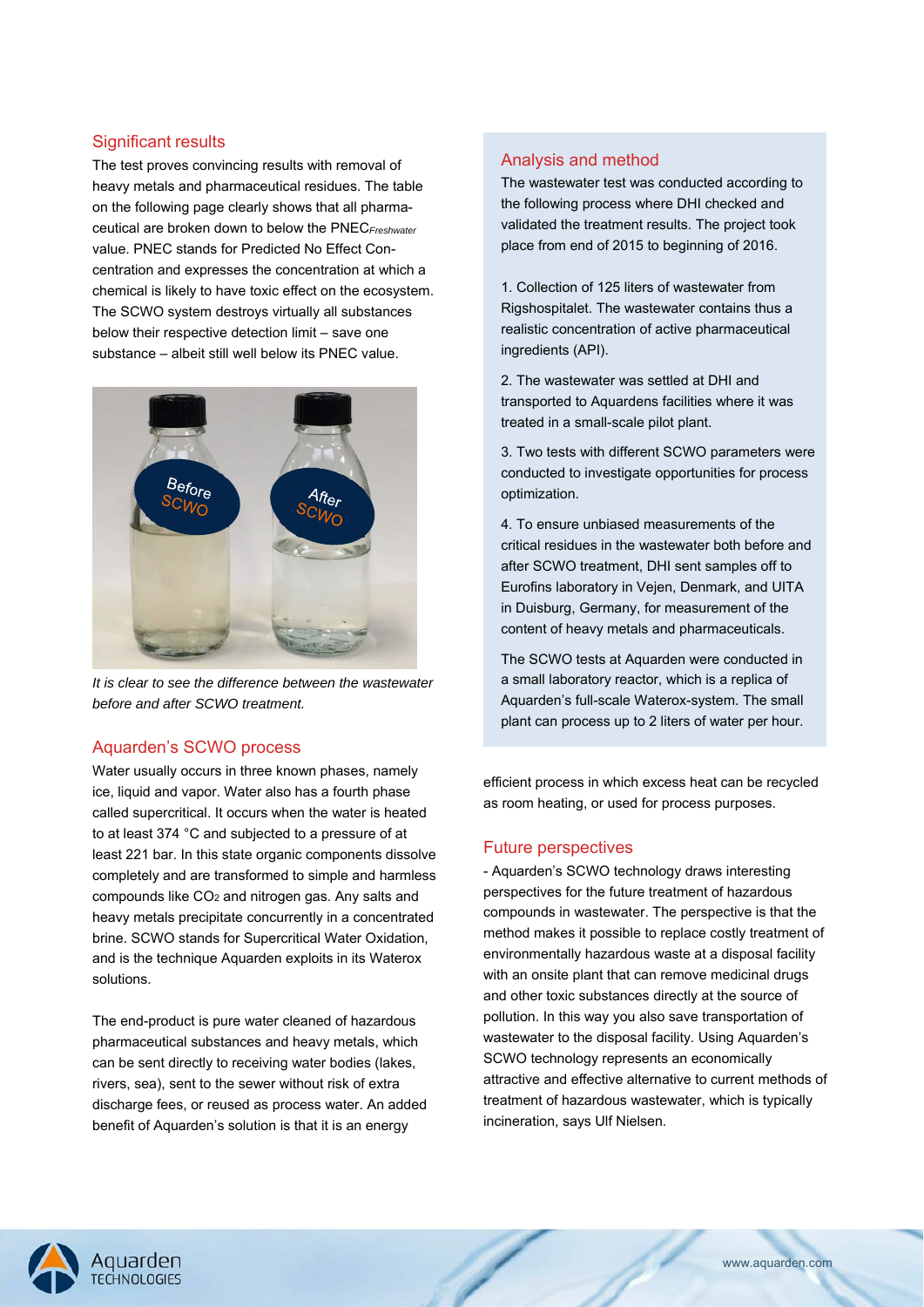| <b>Pharmaceutical</b>      | <b>Therapeutic use</b>             | <b>ABC</b> | <b>Before SCWO</b><br><b>Settled water</b> | <b>After SCWO</b><br><b>Distillate</b> | PNEC <sub>Fresh</sub> . |
|----------------------------|------------------------------------|------------|--------------------------------------------|----------------------------------------|-------------------------|
| Amidotrizoic Acid          | Contrast media                     |            | 850                                        | < 20                                   |                         |
| Amiloride                  | <b>Diuretic</b>                    | B          | < 50                                       | $< 50^{1}$                             |                         |
| Atorvastatin               | Lipid modifying agent              | Α          | 230                                        | < 10                                   | 200                     |
| Azithromycin               | Antibiotic                         | Α          | 130                                        | < 10                                   | 90                      |
| Bisoprolol                 | Beta blocking agent                | B          | 170                                        | < 10                                   | 35,600                  |
| Capecitabine               | Cancer treatment                   | A          | 250                                        | < 10                                   | 200                     |
| Carbamazepine              | Epileptic treatment                | B          | 180                                        | < 10                                   | 500                     |
| Cefalexin                  | Antibiotic                         | Α          | < 10                                       | < 10                                   |                         |
| Cefazolin                  | Antibiotic                         |            | < 10                                       | < 10                                   |                         |
| Cefotaxime                 | Antibiotic                         | C          | < 10                                       | < 10                                   |                         |
| Cilastatin                 | Antibiotic                         |            | < 10                                       | < 10                                   |                         |
| Ciprofloxacin              | Antibiotic                         | Α          | 26,000                                     | 51                                     | 89                      |
| Citalopram                 | Antidepressant                     | B          | 430                                        | < 10                                   | 8,000                   |
| Clarithromycin             | Antibiotic                         | A          | 1,100                                      | < 10                                   | 60                      |
| Climbazole                 | Antifungal                         | Α          | 40                                         | < 10                                   |                         |
| Clindamycin                | Antibiotic                         | A          | 3,400                                      | < 10                                   | 3,660                   |
| Cyclophosphamide           | Cancer treatment                   | Α          | 49                                         | < 10                                   | 65,000                  |
| <b>Diclofenac</b>          | Painkiller                         | Α          | 200                                        | $< 200^{11}$                           | 100                     |
| Enalapril                  | High blood pressure/heart failure  | C          | 2,200                                      | < 10                                   | 180,000                 |
| Erythromycin               | Antibiotic                         | Α          | 990                                        | < 10                                   | 200                     |
| Hydrocortisone             | Corticosteroid (steroid hormone)   | A          | 330                                        | < 10                                   | 100,000                 |
| Ibuprofen                  | Painkiller                         | B          | 26,000                                     | < 10                                   | 4,000                   |
| Ifosfamide                 | Cancer treatment                   | Α          | < 10                                       | < 10                                   |                         |
| lohexol                    | Contrast media                     |            | 1,600,000                                  | $~<$ 90                                |                         |
| lomeprol                   | Contrast media                     |            | 47,000                                     | < 50                                   | 1,000,000               |
| lopamidol                  | Contrast media                     |            | 17,000                                     | < 50                                   |                         |
| lopromide                  | Contrast media                     |            | < 50                                       | < 50                                   |                         |
| loversol                   | Contrast media                     |            | 290,000                                    | < 50                                   |                         |
| Losartan                   | High blood pressure                | B          | 4,500                                      | < 10                                   | 245,000                 |
| Mefenamic acid             | Antiinflammatory and antirheumatic |            | < 10                                       | < 10                                   |                         |
| Metoprolol                 | High blood pressure                | B          | 3,000                                      | < 10                                   |                         |
| Metronidazole              | Treatment of rosacea               | A          | 5,800                                      | $< 50^{1}$                             | 12,500                  |
| Mirtazapine                | Antidepressant                     | A          | < 10                                       | < 10                                   | 6,900                   |
| Norfloxacin                | Antibiotic                         |            | 730                                        | < 10                                   | 32                      |
| Ofloxacin                  | Antibiotic                         | Α          | 820                                        | < 10                                   | 100                     |
| Paclitaxel                 | Cancer treatment                   | A          | < 20                                       | < 10                                   | 740                     |
| Paracetamol                | Painkiller                         | B          | 790,000                                    | < 10                                   | 9,200                   |
| Phenazone                  | Painkiller                         | A          | < 10                                       | < 10                                   |                         |
| Prednisolone               | Corticosteroid (steroid hormone)   | A          | 710                                        | < 10                                   | 230                     |
| Propyphenazone             | Painkiller                         |            | < 10                                       | < 10                                   |                         |
| Ranitidine                 | <b>Ulcer treatments</b>            |            | 25                                         | $< 20^{11}$                            | 31,000                  |
| <b>Ritalinic acid</b>      | Metabolite                         | B          | 290                                        | < 10                                   | 77,000                  |
| Roxithromycin              | Antibiotic                         | B          | < 10                                       | < 10                                   |                         |
| Simvastatin                | Lipid modifying agent              | A          | < 10                                       | < 10                                   |                         |
| Sulfadiazine               | Antibiotic                         |            | 1,400                                      | < 10                                   | 20,000                  |
| Sulfadimethoxine           | Antibiotic                         |            | < 10                                       | < 10                                   |                         |
| Sulfamethazine             | Antibiotic                         | Α          | < 10                                       | < 10                                   |                         |
| Sulfamethoxazole           | Antibiotic                         | Α          | 4,700                                      | < 10                                   | 120                     |
| Sulfapyridine              | Antibiotic                         |            | 3,500                                      | < 10                                   |                         |
| Tamoxifen                  | Endocrine therapy                  | Α          | < 10                                       | < 10                                   |                         |
| Tramadol*                  | Painkiller                         | В          | 4,200                                      | < 10                                   | 2,250                   |
| Trimethoprim               | Antibiotic                         | B          | 4,200                                      | < 10                                   | 62,000                  |
| Venlafaxine                | Antidepressant                     | В          | 1,300                                      | < 10                                   | 100                     |
| Warfarin                   | Anticoagulant                      | Α          | < 10                                       | < 10                                   |                         |
| Zopiclone                  | Sedative                           | Α          | 370                                        | < 10                                   | 43                      |
| 4N-Acetylsulfadiazine      | Antibiotic metabolite              |            | 470                                        | < 10                                   |                         |
| 4N-Acetylsulfamethazine    | Antibiotic metabolite              |            | < 10                                       | < 10                                   |                         |
| 4N-Acetylsulfamethazine    | Antibiotic metabolite              |            | < 10                                       | < 10                                   |                         |
| 4N-Acetylsulfamethoxazole  | Antibiotic metabolite              |            | 9,400                                      | < 10                                   | 120                     |
| 1H-Benzotriazole           | Corrosion inhibitor                | Α          | 76,000                                     | < 10                                   | 900                     |
| Dimethylbenzotriazole      | Corrosion inhibitor (derivative)   | Α          | $<10$                                      | < 10                                   |                         |
| 4 + 5-Methyl Benzotriazole | Corrosion inhibitor (derivative)   | Α          | 4,900                                      | < 10                                   | 1,000                   |

# Measured concentrations of pharmaceuticals (ng/L) in settled wastewater and distillate:

*The orange fields indicate that concentrations before treatment are above PNECFreshwater.. A-substances are the most harmful substances according to the Danish EPA. The green column shows the test results after treatment of the settled wastewater in Aquarden's SCWO lab reactor. The results clearly demonstrate that SCWO is an extremely efficient method of destroying toxic components in wastewater with pharmaceutical residues.* 

1) The detection limit is elevated due to matrix effects in the sample.